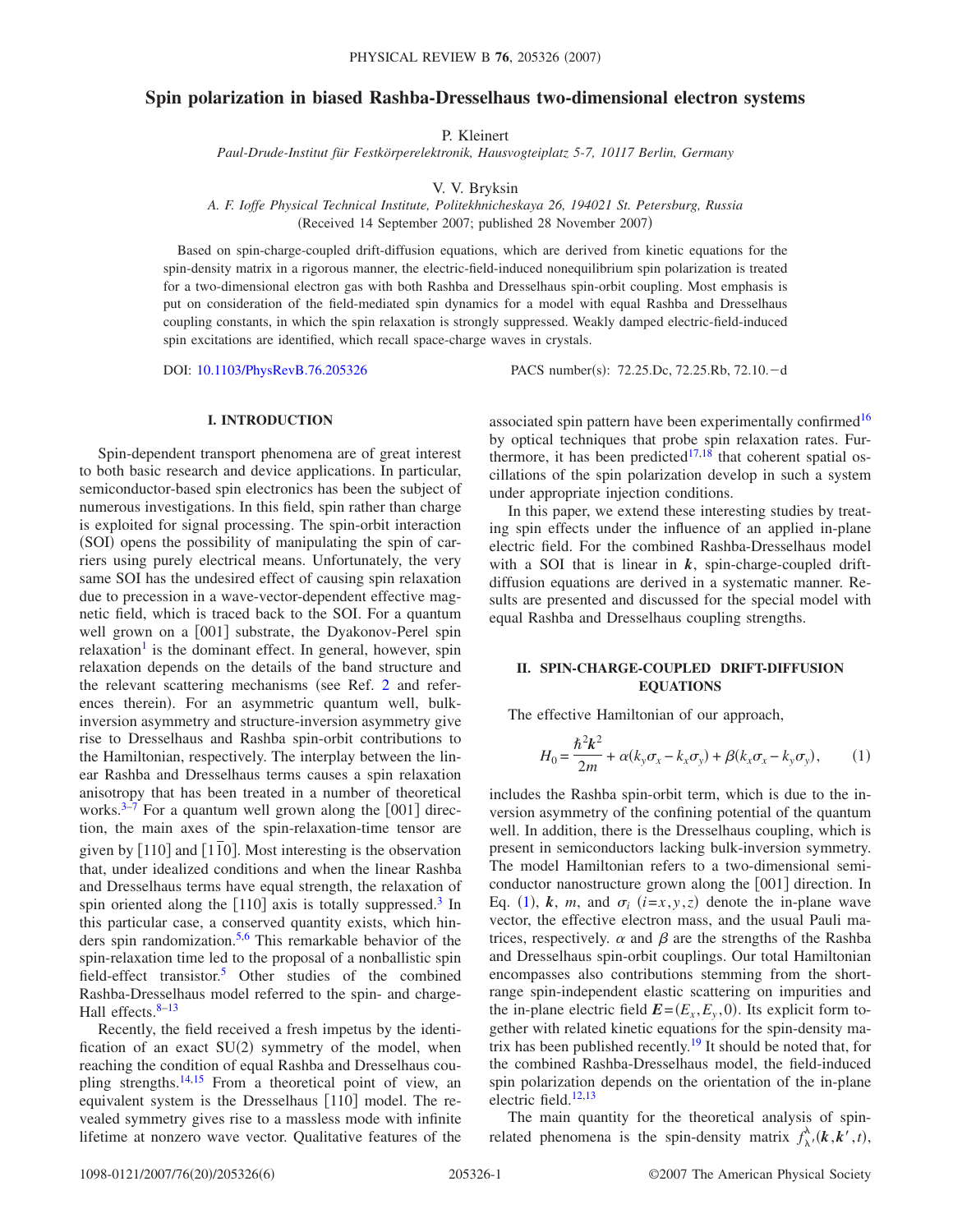which is calculated from quantum kinetic equations. $20$  From this set of equations, spin-charge-coupled drift-diffusion equations are derived for the physical components  $\bar{f} = Tr\hat{f}$  and  $\overrightarrow{f} = \text{Tr} \overrightarrow{of}$ , which are integrated over the polar angle of *k* (denoted by the overbar). In the case of weak SOI  $(\alpha k_F \tau / \hbar)$ ,  $\beta k_F \tau / \hbar \ll 1$ , with  $k_F$  and  $\tau$  being the Fermi wave vector and elastic scattering time, respectively), the following ansatz is justified:<sup>21</sup>

$$
\overline{f}(k,q,t) = -F(q,t) \frac{dn(\varepsilon_k)/d\varepsilon_k}{dn/d\varepsilon_F},
$$
\n
$$
\overline{f}(k,q,t) = -F(q,t) \frac{dn(\varepsilon_k)/d\varepsilon_k}{dn/d\varepsilon_F},
$$
\n(2)

where  $n(\varepsilon_k)$  denotes the Fermi function and  $\varepsilon_k = \hbar^2 k^2 / (2m)$ . Furthermore, we introduced the electron density *n*  $=f d\varepsilon \rho(\varepsilon) n(\varepsilon)$ , with  $\rho(\varepsilon)$  being the density of states of the two-dimensional electron gas. Applying this straightforward calculational scheme, $21$  spin-charge-coupled drift-diffusion equations are obtained, which read in spatial coordinates  $r_i$ 

$$
\frac{\partial F_i}{\partial t} + \frac{\partial J_{ij}}{\partial r_j} + M_{ij} F_j = \frac{2m\tau}{\hbar^3 \tau_s} L_i F,\tag{3}
$$

<span id="page-1-1"></span><span id="page-1-0"></span>with the expression for the spin flux

$$
J_{ij} = \left(\mu E_j - D\frac{\partial}{\partial r_j}\right) F_i + \frac{4Dm}{\hbar^2} \varepsilon_{ikl} Q_{kj} F_l - \frac{4mD\tau}{\hbar^3} (\alpha^2 - \beta^2)
$$

$$
\times \left(\frac{2m}{\hbar^2} Q_{ij} - \varepsilon_{ijk} \frac{\mu E_k}{2D}\right) F. \tag{4}
$$

The diffusion coefficient *D* and the mobility  $\mu$  satisfy the Einstein relation  $\mu = (eD/n)dn/d\varepsilon_F$ . Other quantities that enter Eqs.  $(3)$  $(3)$  $(3)$  and  $(4)$  $(4)$  $(4)$  are defined by

$$
L = \frac{2m}{\hbar^2} \tau_s (- (\alpha \mu E_y + \beta \mu E_x), (\alpha \mu E_x + \beta \mu E_y), 0),
$$
  

$$
\frac{1}{\tau_s} = 4D \frac{m^2}{\hbar^4} (\alpha^2 + \beta^2),
$$
 (5)

$$
M_{ij} = \frac{A_{ij}}{\tau_s} + \frac{1}{\tau_s} \varepsilon_{ikj} L_k + \frac{2\alpha\beta}{(\alpha^2 + \beta^2)\tau_s} S_{ij},
$$
(6)

$$
\vec{A} = \begin{pmatrix} 1 & 0 & 0 \\ 0 & 1 & 0 \\ 0 & 0 & 2 \end{pmatrix}, \quad \vec{Q} = \begin{pmatrix} \beta & \alpha & 0 \\ -\alpha & -\beta & 0 \\ 0 & 0 & 0 \end{pmatrix}, \quad \vec{S} = \begin{pmatrix} 0 & 1 & 0 \\ 1 & 0 & 0 \\ 0 & 0 & 0 \end{pmatrix}.
$$
\n(7)

 $\varepsilon_{ijk}$  is the totally antisymmetric tensor in three dimensions. The spin flux  $J_{ij}$ , which gives the *i*th component of the particle flow with spin polarization along the axis *j*  $(i, j=x, y, z)$ , has a general form that is in accordance with symmetry requirements.<sup>22</sup> Neglecting the spin-charge coupling and the influence of the electric field, we obtain the result

$$
\frac{\partial F_i}{\partial t} = -\frac{m}{\hbar^2} Q_{jl} \varepsilon_{jik} J_{kl}, \quad J_{kl} = \frac{4Dm}{\hbar^2} \varepsilon_{kmn} Q_{ml} F_n, \tag{8}
$$

in which the spin flux  $J_{kl}$  appears as a source of nonequilib-rium spin polarization.<sup>22,[23](#page-5-4)</sup> The set of basic equations  $(3)$  $(3)$  $(3)$  and  $(4)$  $(4)$  $(4)$ , which restore published results<sup>14</sup> in the case of vanishing electric field, are solved and discussed in the Fourier space with respect to spatial coordinates. For the sake of a better readability of the paper, these equations are summarized in the Appendix.

### **III. RESULTS AND DISCUSSION**

A number of quite interesting electric-field effects on the spin polarization occurring in systems with Rashba and Dresselhaus SOI can be studied on the basis of the coupled spin-charge drift-diffusion equations  $(3)$  $(3)$  $(3)$  and  $(4)$  $(4)$  $(4)$  [or  $(A1)$  $(A1)$  $(A1)$  and ([A2](#page-4-15))]. To keep the presentation transparent, we restrict ourselves to spatially infinite systems by omitting any boundary effects.

### **A. Charge current**

The current density of charge carriers is defined by the time derivative of the dipole moment, which can be expressed by

$$
\boldsymbol{j}(t) = -ie\boldsymbol{\nabla}_{\boldsymbol{\kappa}} \frac{\partial}{\partial t} F(\boldsymbol{\kappa}, t)|_{\boldsymbol{\kappa} = 0}.
$$
 (9)

As we are mainly interested in the charge transport along the  $\left[110\right]$  and  $\left[110\right]$  directions, the spatial coordinates are rotated by introducing new wave vectors  $\kappa_{\pm} = (\kappa_x \pm \kappa_y)/\sqrt{2}$ . In these coordinates, the charge current along the  $\kappa_{+}$  direction is given by

$$
j_{+}(t) = -ie\frac{\partial^{2}}{\partial t \partial \kappa_{+}} F(\kappa_{+}, \kappa_{-} = 0, t)|_{\kappa_{+} = 0}.
$$
 (10)

Taking into account Eq.  $(A1)$  $(A1)$  $(A1)$ , we immediately obtain for the Laplace-transformed current density

<span id="page-1-2"></span>
$$
j_{+}(s) = e\mu E_{+} \frac{F}{s} + \frac{e}{\hbar} (\alpha + \beta) F_{-}(s) - \frac{2m e \tau}{\hbar^{3}} (\alpha^{2} - \beta^{2}) \mu E_{-} F_{z}(s),
$$
\n(11)

where  $E_{\pm} = (E_x + E_y) / \sqrt{2}$  and  $F_{\pm} = (F_x \pm F_y) / \sqrt{2}$ . The components of the density matrix, which enter this equation, refer to a spatially homogeneous system. The related  $(\kappa=0)$  driftdiffusion equations  $(A1)$  $(A1)$  $(A1)$  and  $(A2)$  $(A2)$  $(A2)$  are easily solved. Inserting the solution into Eq.  $(11)$  $(11)$  $(11)$  and taking into account only contributions linear in the electric field, we get

<span id="page-1-3"></span>
$$
j_{+}(\omega) = e\mu E_{+}F\left(1 + \frac{\alpha^{2}\tau}{\hbar^{2}D} \frac{1 - \gamma^{2}}{i\omega\tau_{s} - (1 - \gamma)^{2}/(1 + \gamma^{2})}\right),\tag{12}
$$

with  $\gamma = \beta/\alpha$ . As the current is aligned along the electric-field direction, there is no Hall current, the appearance of which would require the treatment of the nonlinear field term in Eq.  $(11)$  $(11)$  $(11)$ , which is of higher order in the spin-orbit coupling con-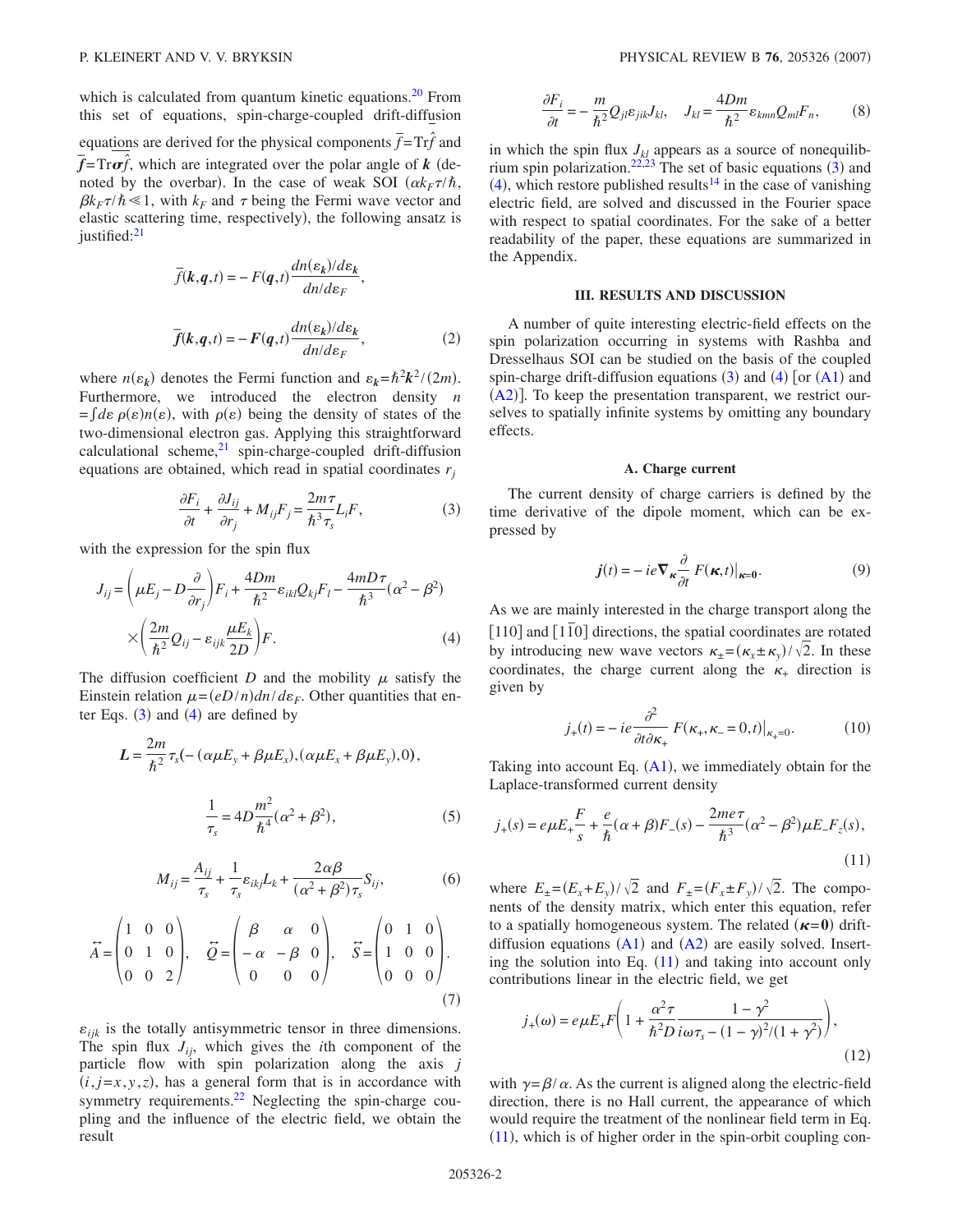stant. In Eq. ([12](#page-1-3)), the pure charge current  $e\mu E_+F$  is complemented by a spin contribution, which exhibits a Drude-like frequency dependence governed by the spin relaxation time  $\tau_{s}$ , which may be much larger than the elastic scattering time  $\tau$ . Consequently, the frequency dispersion of the spinmediated current contribution can set in at lower frequencies as in the ordinary Drude formula. The spin-induced current contribution disappears, when the Rashba and Dresselhaus coupling constants are equal  $(\alpha = \beta)$ . For the Rashba model  $(\beta= 0)$ , Eq. ([12](#page-1-3)) resembles the results derived previously for small polarons.<sup>24</sup>

#### **B.** Out-of-plane spin polarization for  $\alpha = \beta$

As another application of the spin-charge drift-diffusion equations  $(A1)$  $(A1)$  $(A1)$  and  $(A2)$  $(A2)$  $(A2)$ , we treat the evolution of an initial spin lattice produced at  $t=0$  along the  $\kappa_{+}$  direction,

$$
f_{z0}(\kappa_+) = \frac{1}{2} f_{z0} \delta(\kappa_+ - \kappa_0) + \frac{1}{2} f_{z0}^* \delta(\kappa_+ + \kappa_0), \quad f_{z0} = |f_{z0}| e^{i\varphi}, \tag{13}
$$

<span id="page-2-0"></span>with  $\kappa_0$  being a given wave vector. Restricting ourselves to the special case  $\alpha = \beta$ , we obtain the exact solution

$$
F_z(\kappa_+, s) = f_{z0}(\kappa_+) \frac{\sigma}{\sigma^2 + 2\Omega_{\kappa_+}^2},
$$
 (14)

with the effective Laplace variable

$$
\sigma = s - i\mu E_{+} \kappa_{+} + D\kappa_{+}^{2} + 2/\tau_{s}
$$
 (15)

and the frequency

$$
\Omega_{\kappa_+} = 2\sqrt{2}\frac{m\alpha}{\hbar^2}(\mu E_+ + 2iD\kappa_+). \tag{16}
$$

<span id="page-2-2"></span>The inverse Laplace and Fourier transformations of Eq. ([14](#page-2-0)) are easily calculated, and we obtain for the asymptotic dynamics at large times

$$
F_z(r_+,t) = \frac{|f_{z0}|}{2} \exp[-D(\kappa_0 - 2K)^2 t]
$$
  
×cos[ $\kappa_0 r_+ + \varphi + \mu E_+(\kappa_0 - 2K)t$ ]. (17)

For  $\kappa_0 = 2K$ , the original static spin lattice survives and retains its shape in the steady state. Under this excitation condition, a long-lived spin pattern is expected to occur. If  $\kappa_0$ slightly deviates from 2*K*, the electric field drives a propagating spin wave, the amplitude of which diminishes with time exponentially. The frequency of this wave is given by  $\mu E_{+}(\kappa_0 - 2K)$ .

### **C. Field-induced spin accumulation and Hanle effect**

In this section, the electric-field-induced out-of-plane spin accumulation is studied for a different initial spin preparation. First, we focus on the contribution that appears in a homogeneous electron gas  $(\kappa=0)$ . From Eqs.  $(A7)$  $(A7)$  $(A7)$ – $(A10)$  $(A10)$  $(A10)$ given in the Appendix, we obtain the steady-state solution

$$
F_z = -4\alpha\beta \frac{m\tau}{D\hbar^3} \frac{\mu^2 (E_x^2 - E_y^2)}{2/\tau_s + (\mu E)^2/D} F,\tag{18}
$$

<span id="page-2-1"></span>which applies for a semiconductor with different Rashba and Dresselhaus SOI constants ( $\alpha \neq \beta$ ). This field-mediated spin accumulation depends on the orientation of the electric field within the plane and has the character of a second-order field effect. Spin accumulation, which is proportional to the electric field, occurs only in the plane.<sup>12</sup> The quadratic field effect in Eq. ([18](#page-2-1)) disappears for the pure Rashba ( $\beta$ =0) and Dresselhaus  $(\alpha=0)$  systems as well as under the condition  $|E_x| = |E_y|$ . For sufficiently high electric fields  $[2/\tau_s \ll (\mu E)^2/D]$ , the out-of-plane spin polarization approaches the constant field-independent value  $F_z = -4\alpha\beta m\tau \cos(2\varphi)F/\hbar^3$ , with  $\varphi$  being the polar angle of the electric field.

In addition to this field contribution of a homogeneous system, we study the response to a permanent harmonic spin generation of the form

$$
G(r_+,t) = Ge^{i\omega t + i\kappa_+ r_+}.\tag{19}
$$

Disregarding the spin-charge coupling, the drift-diffusion equations  $(A8)$  $(A8)$  $(A8)$ – $(A10)$  $(A10)$  $(A10)$  are analytically solved by

$$
F_z(\kappa_+,\omega) = G \frac{(i\Omega + 2/\tau_{s+})(i\Omega + 2/\tau_{s-})}{(i\Omega + 2/\tau_{s+})(i\Omega + 2/\tau_{s-})(i\Omega + 2/\tau_{s}) + T_+^2(i\Omega + 2/\tau_{s-}) + T_-^2(i\Omega + 2/\tau_{s+})},
$$
\n(20)

where the shorthand notations

$$
i\Omega = i\omega - i\mu\kappa_{+}E_{+} + D\kappa_{+}^{2}, \quad T_{+} = 2K_{+}(\mu E_{+} + 2iD\kappa_{+}),
$$

$$
T_{-} = 2K_{-}\mu E_{-}, \quad K_{\pm} = (\alpha \pm \beta) \frac{m}{\hbar^{2}}
$$
 (21)

were used. This solution becomes more transparent for the special case  $\alpha = \beta$ , where we obtain

$$
F_z(\kappa_+,\omega) = G \frac{i\omega - i\mu\kappa_+ E_+ + D\kappa_+^2 + 2/\tau_s}{N_+ N_-},
$$

$$
N_{\pm} = i\omega - i\mu E_{+}(\kappa_{+} \pm 2K) + D(\kappa_{+} \pm 2K)^{2}.
$$
 (22)

The dispersion relation of eigenmodes  $\omega = \mu E_+(\kappa_+ - 2K)$  is derived from the denominator *N*−. This mode has the char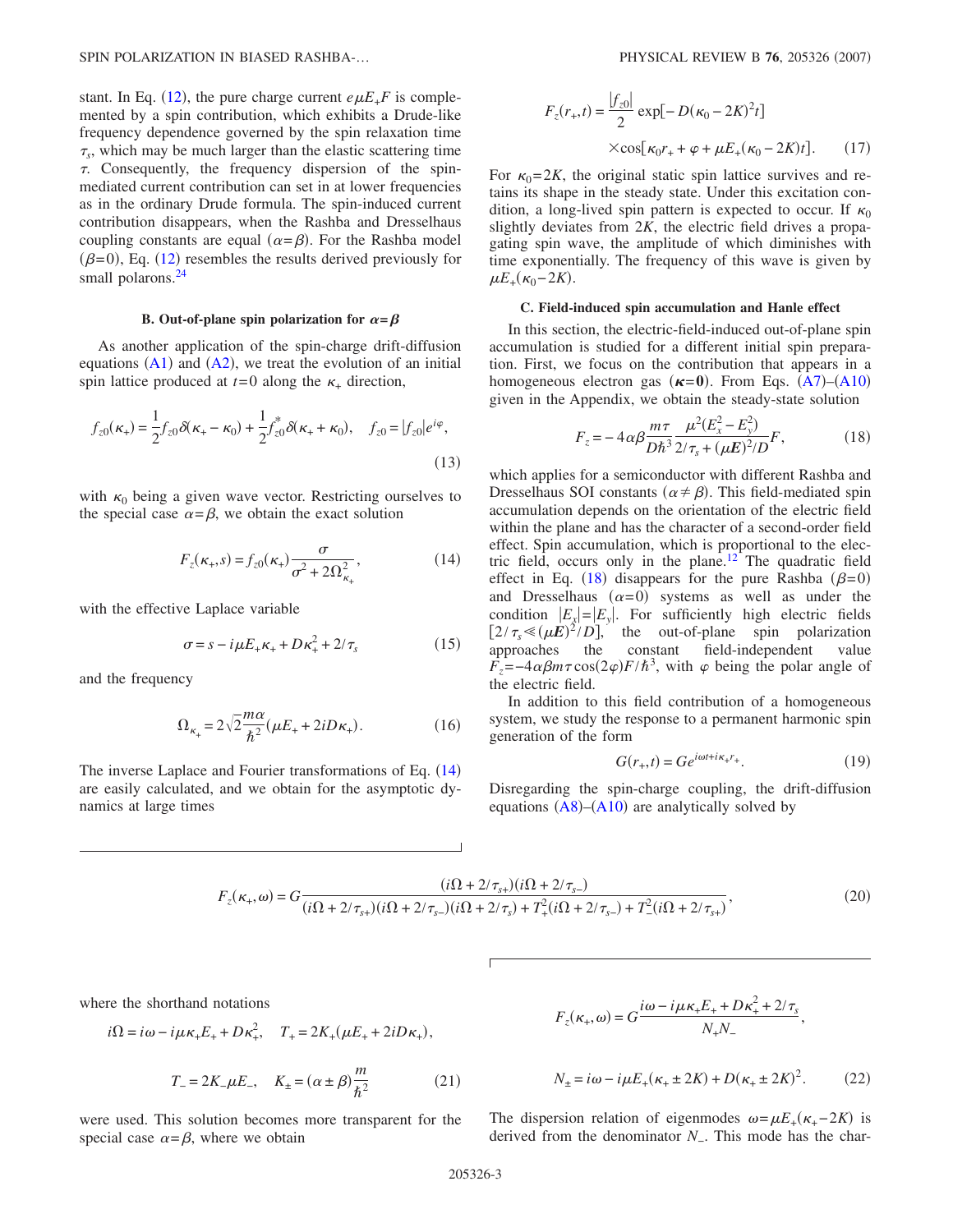acter of free carrier oscillations complemented by a spin part that gives rise to a soft mode at  $\kappa_{+} = 2K$ .

Further information about the solution in Eq.  $(20)$  $(20)$  $(20)$  is obtained for  $\alpha \approx \beta$  and  $\Omega \ll 1/\tau_{s}$ . Two limits can be distinguished in this case. Under the condition  $\Omega \ll 1/\tau_{s-}$ , which applies to the steady state, Eq.  $(20)$  $(20)$  $(20)$  simplifies to

$$
F_z = \frac{G}{2/\tau_s + (\mu E)^2 / D},
$$
\n(23)

which can be interpreted as the electric-field analogy of the Hanle effect. $2^{1,25}$  $2^{1,25}$  $2^{1,25}$  Another result is obtained in the opposite case  $1/\tau_{s-} \ll \Omega$ , when the out-of-plane spin polarization depends on the orientation of the electric field,

$$
F_z = \frac{G}{2/\tau_s + [\mu(E_x + E_y)]^2/(2D)}.
$$
 (24)

This solution dictates the behavior of the spin polarization in the limit  $\alpha \rightarrow \beta$ . Both results agree for the special field configuration  $E_x = E_y = E / \sqrt{2}$ .

#### **D. Spin remagnetization waves for**  $\alpha = \beta$

Finally, we treat the relaxation of an initial homogeneous spin moment  $\mathbf{F}_0$ . In this case, we use  $\kappa = 0$  in our basic equations so that spin and charge degrees of freedom decouple from each other. Most interesting results are expected when the Rashba and Dresselhaus SOI couplings coincide  $(\alpha = \beta)$ . The set of equations  $(A8)$  $(A8)$  $(A8)$ – $(A10)$  $(A10)$  $(A10)$  is easily solved for the Laplace-transformed functions. The result,

$$
F_x(t) = \frac{F_{x0} - F_{y0}}{2} + e^{-2t/\tau_s} \left(\frac{F_{x0} + F_{y0}}{2} \cos(\Omega_E t) - \frac{F_{z0}}{\sqrt{2}} \sin(\Omega_E t)\right),
$$
 (25)

$$
F_{y}(t) = -\frac{F_{x0} - F_{y0}}{2} + e^{-2t/\tau_{s}} \left( \frac{F_{x0} + F_{y0}}{2} \cos(\Omega_{E} t) - \frac{F_{z0}}{\sqrt{2}} \sin(\Omega_{E} t) \right),
$$
 (26)

$$
F_z(t) = e^{-2t/\tau_s} \left( \frac{F_{x0} + F_{y0}}{\sqrt{2}} \sin(\Omega_E t) + F_{z0} \cos(\Omega_E t) \right),
$$
\n(27)

describes spin rotations with the frequency  $\Omega_E = \sqrt{2K\mu(E_x)}$  $+E_y$ ). Such rotations of the magnetic moment were studied previously both for hopping of small polarons $24,26$  $24,26$  and for extended states in a two-dimensional electron gas. $27,28$  $27,28$  In analogy to space-charge waves, these eigenmodes are called spin-remagnetization waves. Typically, the amplitudes of these excitations exponentially decrease with increasing time. It is a peculiarity of the special Rashba-Dresselhaus model that the in-plane magnetic moment is conserved:  $F_x(t) - F_y(t) = F_{x0} - F_{y0}$ . This observation provides a further example of the occurrence of undamped spin excitations, whenever the coupling constants  $\alpha$  and  $\beta$  are equal.

### **IV. SUMMARY**

Both for the Rashba-Dresselhaus model with equal coupling constants and for the Dresselhaus  $[110]$  model, it has recently been realized that the relaxation of spin oriented along the  $[110]$  axis is totally suppressed. As the spin lifetime becomes arbitrarily long within these models, the existence of a persistent spin grating has been predicted. Recent experiments<sup>16[,29,](#page-5-10)[30](#page-5-11)</sup> indeed revealed evidence supporting this interesting peculiarity of slow spin relaxation rates. The extreme suppression of spin relaxation in the special theoretical models for semiconductor nanostructures with SOI is due to a spin symmetry that gives rise to a soft mode at  $\kappa = 2K$ . This weakly damped eigenmode leads also to interesting phenomena in the biased spin-orbit-coupled system that was studied in this paper. Based on rigorous spin-charge-coupled driftdiffusion equations for the components of the spin-density matrix, a number of field-mediated spin effects were considered.

(i) A Drude-like spin-induced contribution was identified in the longitudinal charge current, that disappears in the special Rashba-Dresselhaus model with equal coupling strengths. The frequency position and the width of the resonance are determined by the spin relaxation time and the coupling constants  $\alpha$  and  $\beta$ .

(ii) A persistent spin pattern created at  $\kappa = 2K$  is not destroyed by the electric field. However, under the condition of slightly off resonance, the field forces the pattern to move.

(iii) In a homogeneous electron gas with Rashba and Dresselhaus SOI, an out-of-plane spin polarization develops, which has a nonlinear field character. In addition, long-lived remagnetization waves can be excited, whose frequency is given by  $\omega = \mu E_+(\kappa_+ - 2K)$ . These eigenmodes can be studied in a similar manner as space-charge waves in crystals. In addition, the electric-field analogy of the Hanle effect changes its character at  $\alpha \approx \beta$ .

(iv) The in-plane spin polarization of the special Rashba-Dresselhaus model with  $\alpha = \beta$  is conserved and the spins rotate due to the electric field with the frequency  $\Omega_F$  $=\sqrt{2}K\mu(E_x+E_y).$ 

The experimental confirmation of the field-mediated spin effects predicted here would stimulate further progress in both basic research and technological innovations.

### **ACKNOWLEDGMENTS**

Partial financial support by the Deutsche Forschungsgemeinschaft and the Russian Foundation of Basic Research is gratefully acknowledged.

# **APPENDIX: FOURIER-TRANSFORMED DRIFT-DIFFUSION EQUATIONS**

The Fourier-transformed version of our basic spin-chargecoupled drift-diffusion equations  $(3)$  $(3)$  $(3)$  and  $(4)$  $(4)$  $(4)$  has the form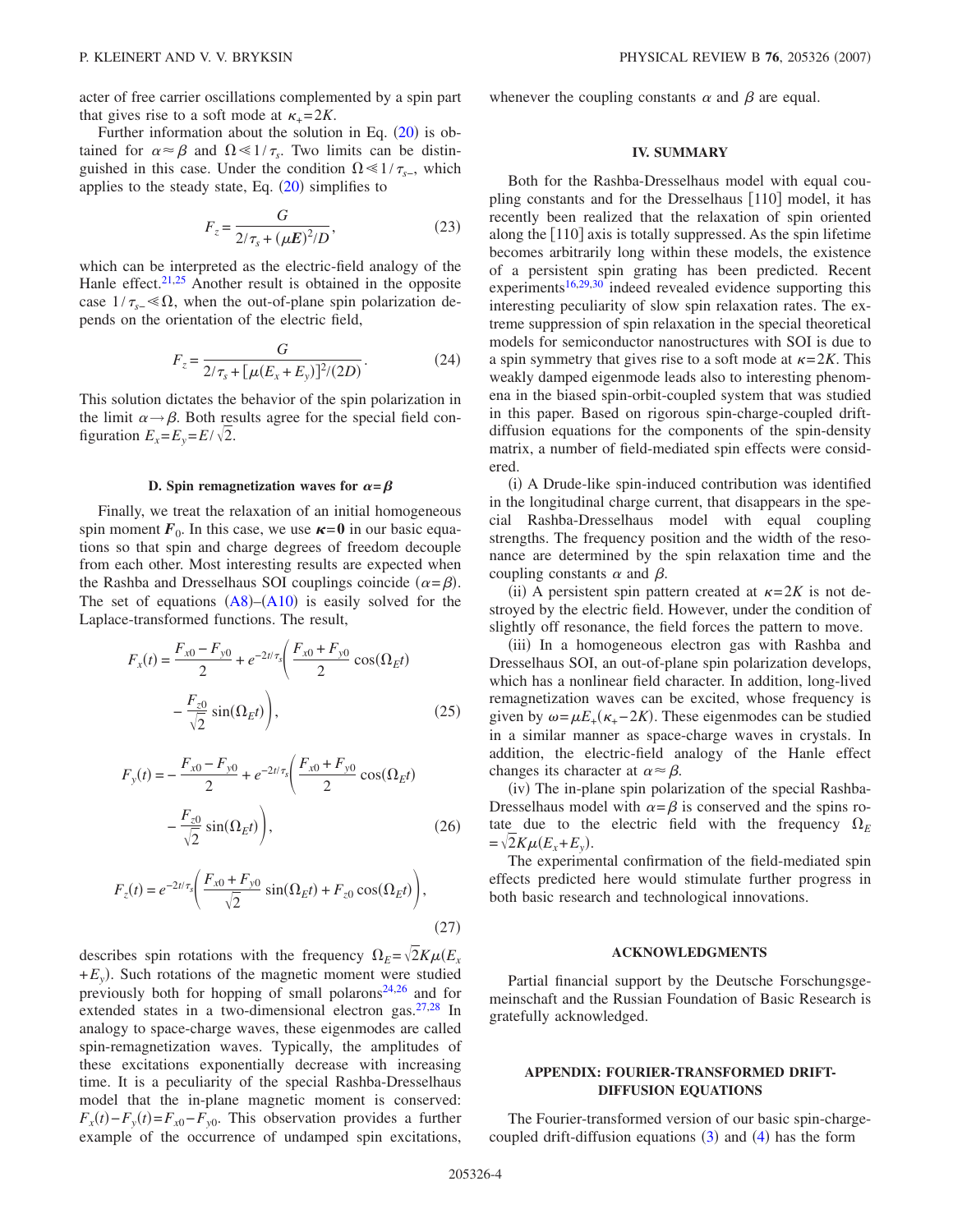<span id="page-4-14"></span>
$$
\left(\frac{\partial}{\partial t} - i\mu E \kappa + D\kappa^2\right) F + i\omega_{\kappa} \cdot F
$$

$$
-\frac{2im\tau}{\hbar^3} (\alpha^2 - \beta^2) [(\kappa \times \mu E) \cdot F] = 0, \qquad (A1)
$$

<span id="page-4-15"></span>
$$
\left(\frac{\partial}{\partial t} - i\mu E \kappa + D\kappa^2 + \frac{\tilde{T}}{\tau_s}\right) F - (H \times F) - \frac{i\chi}{\hbar}(\kappa \times \mu E)F
$$
  
+  $\chi HF = 0,$  (A2)

with the abbreviations

$$
H_x = \frac{2m}{\hbar^2} [\alpha(\mu E_y + 2iD\kappa_y) + \beta(\mu E_x + 2iD\kappa_x)], \quad \text{(A3)}
$$

$$
H_y = -\frac{2m}{\hbar^2} [\alpha(\mu E_x + 2iD\kappa_x) + \beta(\mu E_y + 2iD\kappa_y)], \quad H_z = 0,
$$
\n(A4)

$$
\vec{T} = \begin{pmatrix} 1 & \frac{2\alpha\beta}{\alpha^2 + \beta^2} & 0 \\ \frac{2\alpha\beta}{\alpha^2 + \beta^2} & 1 & 0 \\ 0 & 0 & 2 \end{pmatrix}, \quad \chi = \frac{2m\tau}{\hbar^3} (\alpha^2 - \beta^2).
$$
\n(A5)

For the Rashba model  $(\beta = 0)$ , these equations agree with results derived previously[.21](#page-5-2)

Let us treat these equations in another representation characterized by the components

$$
\kappa_{\pm} = \frac{\kappa_x \pm \kappa_y}{\sqrt{2}}, \quad F_{\pm} = \frac{F_x \pm F_y}{\sqrt{2}}.
$$
 (A6)

For excitations of the spin polarization that propagate exclusively along the  $\kappa_+$  direction ( $\kappa_-$ =0), Eqs. ([A1](#page-4-14)) and ([A2](#page-4-15)) are written in the form

<span id="page-4-16"></span>
$$
\left(\frac{\partial}{\partial t} - i\mu E_+ \kappa_+ + D\kappa_+^2\right) F - \frac{i}{\hbar}(\alpha + \beta)\kappa_+ F_- + \frac{2im\tau}{\hbar^3}(\alpha^2 - \beta^2)\mu E_- \kappa_+ F_z = 0, \tag{A7}
$$

<span id="page-4-18"></span>
$$
\left(\frac{\partial}{\partial t} - i\mu E_+ \kappa_+ + D\kappa_+^2 + \frac{2}{\tau_{s+}}\right)F_+ + \frac{2m}{\hbar^2}(\alpha + \beta)(\mu E_+ + 2iD\kappa_+)F_z
$$

$$
-\frac{4m^2\tau}{\hbar^5}(\alpha - \beta)^2(\alpha + \beta)\mu E_- F = 0,
$$
 (A8)

$$
\left(\frac{\partial}{\partial t} - i\mu E_+ \kappa_+ + D\kappa_+^2 + \frac{2}{\tau_{s-}}\right)F_- + \frac{2m}{\hbar^2}(\alpha - \beta)\mu E_- F_z
$$

$$
+ \frac{4m^2\tau}{\hbar^5}(\alpha + \beta)^2(\alpha - \beta)(\mu E_+ + 2iD\kappa_+)F = 0, \quad (A9)
$$

<span id="page-4-17"></span>
$$
\left(\frac{\partial}{\partial t} - i\mu E_{+} \kappa_{+} + D\kappa_{+}^{2} + \frac{2}{\tau_{s}}\right) F_{z} + \frac{2im\tau}{\hbar^{3}} (\alpha^{2} - \beta^{2}) \mu E_{-} \kappa_{+} F
$$

$$
- \frac{2m}{\hbar^{2}} (\alpha + \beta) (\mu E_{+} + 2iD\kappa_{+}) F_{+} - \frac{2m}{\hbar^{2}} (\alpha - \beta) \mu E_{-} F_{-} = 0,
$$
(A10)

with 
$$
E_{\pm} = (E_x \pm E_y) / \sqrt{2}
$$
 and  
\n
$$
\frac{2}{\tau_{s+}} = \frac{(\alpha + \beta)^2}{\tau_s(\alpha^2 + \beta^2)}, \quad \frac{2}{\tau_{s-}} = \frac{(\alpha - \beta)^2}{\tau_s(\alpha^2 + \beta^2)}.
$$

For the particular case  $\alpha = \beta$ , the coupling between spin and charge degrees of freedom disappears and the secular equation for the spin components gives the following dispersion relations for eigenmodes of the biased spin system:

$$
\omega_1 = -\mu E_+ \kappa_+ - iD\kappa_+^2,
$$
  

$$
\omega_{2,3} = -(\kappa_+ \pm 2K)[\mu E_+ + iD(\kappa_+ \pm 2K)], \qquad (A12)
$$

.  $(A11)$ 

with  $K = 2m\alpha/\hbar^2$ . This result implies that there appears a field-induced undamped soft mode at  $\kappa_{+} = 2 K$ , which reflects the presence of the spin rotation symmetry.<sup>14</sup>

- <span id="page-4-0"></span> $1^1$ M. I. Dyakonov and V. I. Perel, JETP Lett. **13**, 467 (1971); Sov. Phys. JETP 33, 1053 (1971).
- <span id="page-4-1"></span><sup>2</sup> J. L. Cheng and M. W. Wu, J. Appl. Phys. **101**, 073702 (2007).
- <span id="page-4-2"></span><sup>3</sup> N. S. Averkiev and L. E. Golub, Phys. Rev. B **60**, 15582 (1999).
- 4N. S. Averkiev, L. E. Golub, and M. Willander, J. Phys.: Condens. Matter 14, R271 (2002).
- <span id="page-4-4"></span><sup>5</sup> J. Schliemann, J. C. Egues, and D. Loss, Phys. Rev. Lett. **90**, 146801 (2003).
- <span id="page-4-5"></span><sup>6</sup> J. Schliemann and D. Loss, Phys. Rev. B **68**, 165311 (2003).
- <span id="page-4-3"></span><sup>7</sup> Y. V. Pershin, Physica E (Amsterdam) **23**, 226 (2004).
- <span id="page-4-6"></span>8N. A. Sinitsyn, E. M. Hankiewicz, W. Teizer, and J. Sinova, Phys. Rev. B 70, 081312(R) (2004).
- <sup>9</sup> P. Q. Jin and Y. Q. Li, Phys. Rev. B **74**, 085315 (2006).
- <sup>10</sup> A. G. Mal'shukov and K. A. Chao, Phys. Rev. B **71**, 121308(R)

 $(2005).$ 

- $11$ X. F. Wang and P. Vasilopoulos, Phys. Rev. B  $72$ , 085344 (2005).
- <span id="page-4-13"></span>12V. V. Bryksin and P. Kleinert, Int. J. Mod. Phys. B **20**, 4937  $(2006).$
- <span id="page-4-7"></span><sup>13</sup>M. Trushin and J. Schliemann, Phys. Rev. B **75**, 155323 (2007).
- <span id="page-4-8"></span>14B. A. Bernevig, J. Orenstein, and S. C. Zhang, Phys. Rev. Lett. 97, 236601 (2006).
- <span id="page-4-9"></span>15M. H. Liu, K. W. Chen, S. H. Chen, and C. R. Chang, Phys. Rev. B 74, 235322 (2006).
- <span id="page-4-10"></span>16C. P. Weber, J. Orenstein, B. A. Bernevig, S. C. Zhang, J. Stephens, and D. D. Awshalom, Phys. Rev. Lett. **98**, 076604  $(2007).$
- <span id="page-4-11"></span><sup>17</sup>M. Ohno and K. Yoh, Phys. Rev. B **75**, 241308(R) (2007).
- <span id="page-4-12"></span><sup>18</sup> T. D. Stanescu and V. Galitski, Phys. Rev. B **75**, 125307 (2007).